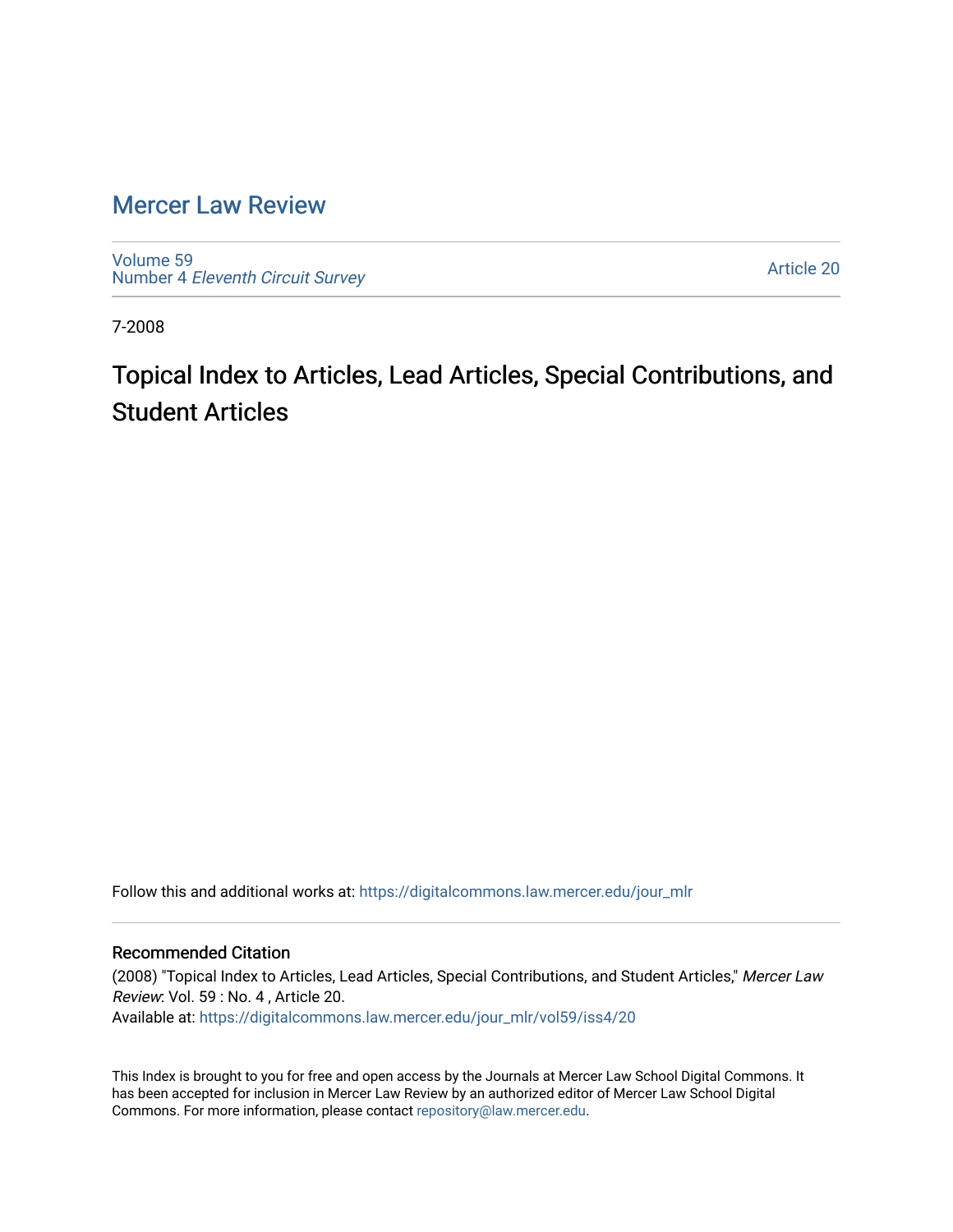## **TOPICAL INDEX TO ARTICLES, LEAD ARTICLES, SPECIAL CONTRIBUTIONS, AND STUDENT ARTICLES**

| <b>SUBJECT</b>                                                                                                                                                           | YEAR | <b>VOL:PAGE</b> |
|--------------------------------------------------------------------------------------------------------------------------------------------------------------------------|------|-----------------|
| ANTITRUST<br>Leegin Creative Leather Products, Inc. v. PSKS, Inc.:                                                                                                       |      |                 |
| Loosening the Belt on Price Fixing  2008<br>Pruning the Antitrust Tree: Credit Suisse Securities                                                                         |      | 59:767          |
| (USA) LLC v. Billing and the Immunization of the<br>Securities Industry from Antitrust Liability  2008                                                                   |      | 59:803          |
| <b>CIVIL PROCEDURE</b>                                                                                                                                                   |      |                 |
| Bell Atlantic Corp. v. Twombly: Mere Adjustment or<br>Stringent New Requirement in Pleading? 2008<br>Preventing and Reducing Costs and Burdens Associated                |      | 59:1371         |
| with E-discovery: The 2006 Amendments to the<br>Federal Rules of Civil Procedure  2008                                                                                   |      | 59:963          |
| CONSTITUTIONAL LAW                                                                                                                                                       |      |                 |
| The Democratic Aspect of the Establishment Clause: A<br>Refutation of the Argument that the Clause Serves<br>to Protect Religious or Nonreligious Minorities  2008       |      | 59:595          |
| Is Worship a Unique Subject or a Way of Approaching<br>Many Different Subjects? Two Recent Decisions that<br>Attempt to Answer This Question Set the Second and          |      |                 |
| Ninth Circuits On a Course Toward State Entanglement                                                                                                                     |      | 59:1319         |
| Signed, Your Coach: Restricting Speech in Athletic<br>Recruiting in Tennessee Secondary School Athletic                                                                  |      |                 |
| Ass'n v. Brentwood Academy $\ldots \ldots \ldots \ldots \ldots \ldots \ldots \ldots 2008$<br>Standing Room Only: Federal Taxpayers Denied Standing                       |      | 59:1027         |
| to Challenge President's Faith-Based Programs in<br>Hein v. Freedom From Religion Foundation, Inc.  2008                                                                 |      | 59:1409         |
| <b>COPYRIGHT</b>                                                                                                                                                         |      |                 |
| Copyright Infringement Litigation and the Exercise of<br>Personal Jurisdiction Within Due Process Limits:<br>Judicial Application of Purposeful Availment,               |      |                 |
| Purposeful Direction, or Purposeful Effects Require-<br>ments to Finding that a Plaintiff Has Established a<br>Defendant's Minimum Contacts Within the Forum State  2008 |      | 59:553          |
| <b>EDUCATION</b>                                                                                                                                                         |      |                 |
| Doubting Thomasville's Ability-Grouping Program:<br>Holton v. City of Thomasville School District  2008                                                                  |      | 59:1391         |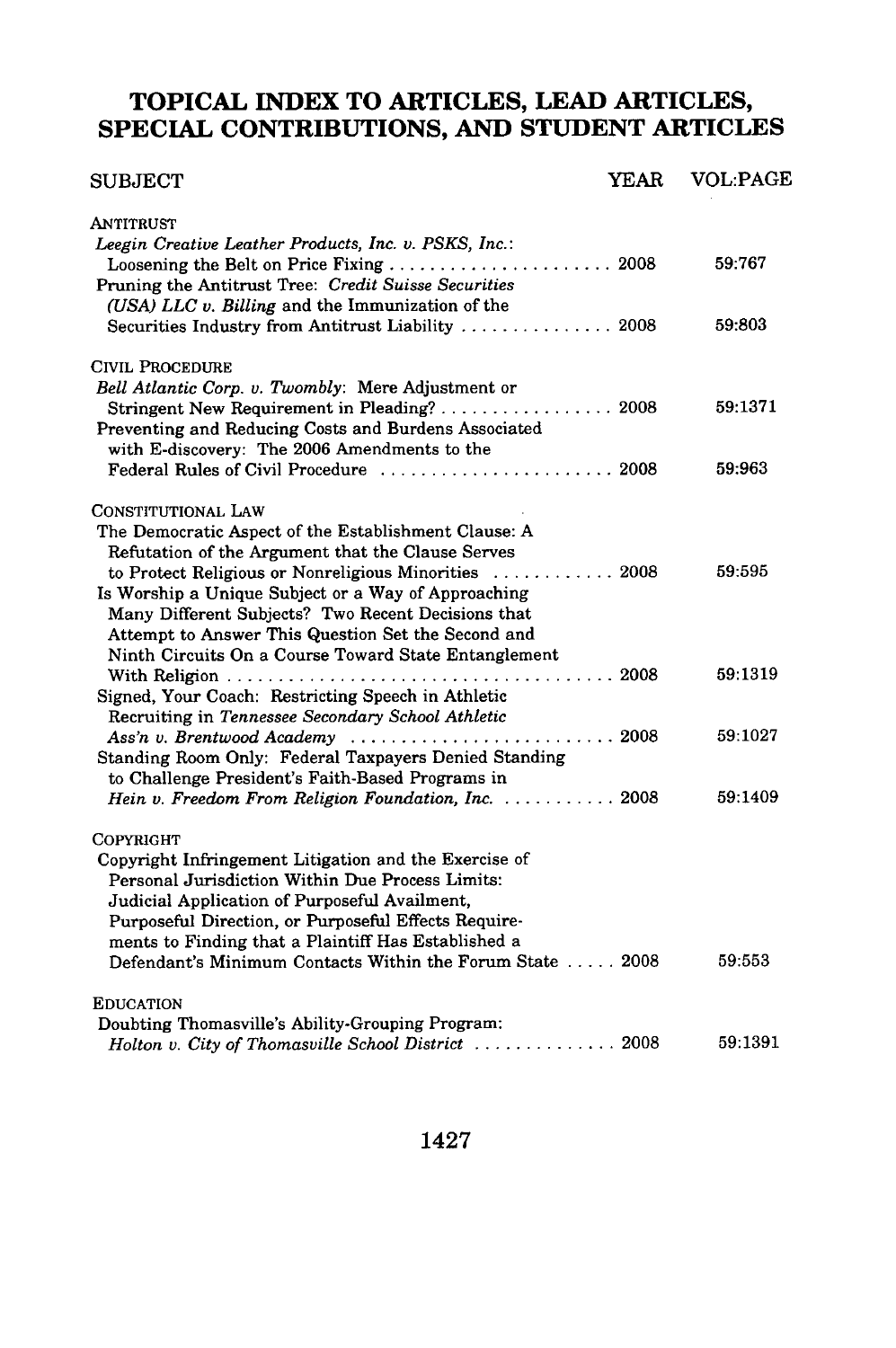| <b>EMPLOYMENT DISCRIMINATION</b><br>180 Days or No Equal Pay: Limiting Employment<br>Discrimination Suits in Ledbetter v. Goodyear                                                                                                      |                                                          |
|-----------------------------------------------------------------------------------------------------------------------------------------------------------------------------------------------------------------------------------------|----------------------------------------------------------|
|                                                                                                                                                                                                                                         | 59:785                                                   |
| ENVIRONMENTAL LAW<br>Environment on the Edge  2008                                                                                                                                                                                      | 59:719                                                   |
| New Car Emissions Feared to Increase Global Temperatures                                                                                                                                                                                | 59:1011                                                  |
| Federal Jurisdiction & Procedure<br>"Insane in the Membrane, Insane in the Brain":<br>The Case of Panetti v. Quarterman  2008                                                                                                           | 59:991                                                   |
| Juvenile Courts<br>School Bullies-They Aren't Just Students: Examining<br>School Interrogations and the Miranda Warning  2008                                                                                                           | 59:731                                                   |
| LAW DAY<br>Introduction to the Honorable Jim Marshall on Law<br>Day 2008, Macon, Georgia  2008<br>2008 Law Day Address  2008                                                                                                            | 59:1311<br>59:1313                                       |
| LEGAL EDUCATION<br>Afternoon Symposium Session: Question & Answer Period 2008<br>"Are We Committing Malpractice?" Toward a Code of<br>Professional Ethics for Legal Educators  2008<br>Evaluating the Skills Curriculum: Challenges and | 59:892<br>59:866                                         |
| Opportunities for Law Schools  2008<br>Forming Professionals: A Journey of Identity and                                                                                                                                                 | 59:909<br>59:882                                         |
| Legal Education: The Academy, the Practice, and the<br>Morning Symposium Session: Question & Answer Period  2008<br>Perspectives on Innovation, Possibilities for Change 2008<br>Symposium Introduction  2008                           | 59:841<br>59:849<br>59:829<br>59:824<br>59:859<br>59:821 |
| Legal Ethics<br>Legal Ethics, Narrative, and Professional Identity:<br>The Story of David Spaulding  2008                                                                                                                               | 59:941                                                   |
| Legal Writing                                                                                                                                                                                                                           | 59:675                                                   |
| Property<br>Vigilant of Vigilante? Procedure and Rationale<br>for Immunity in Defense of Habitation and Defense<br>of Property Under the Official Code of Georgia<br>Annotated $\S$ 16-3-23, -24, -24.1, and -24.2 2008                 | 59:629                                                   |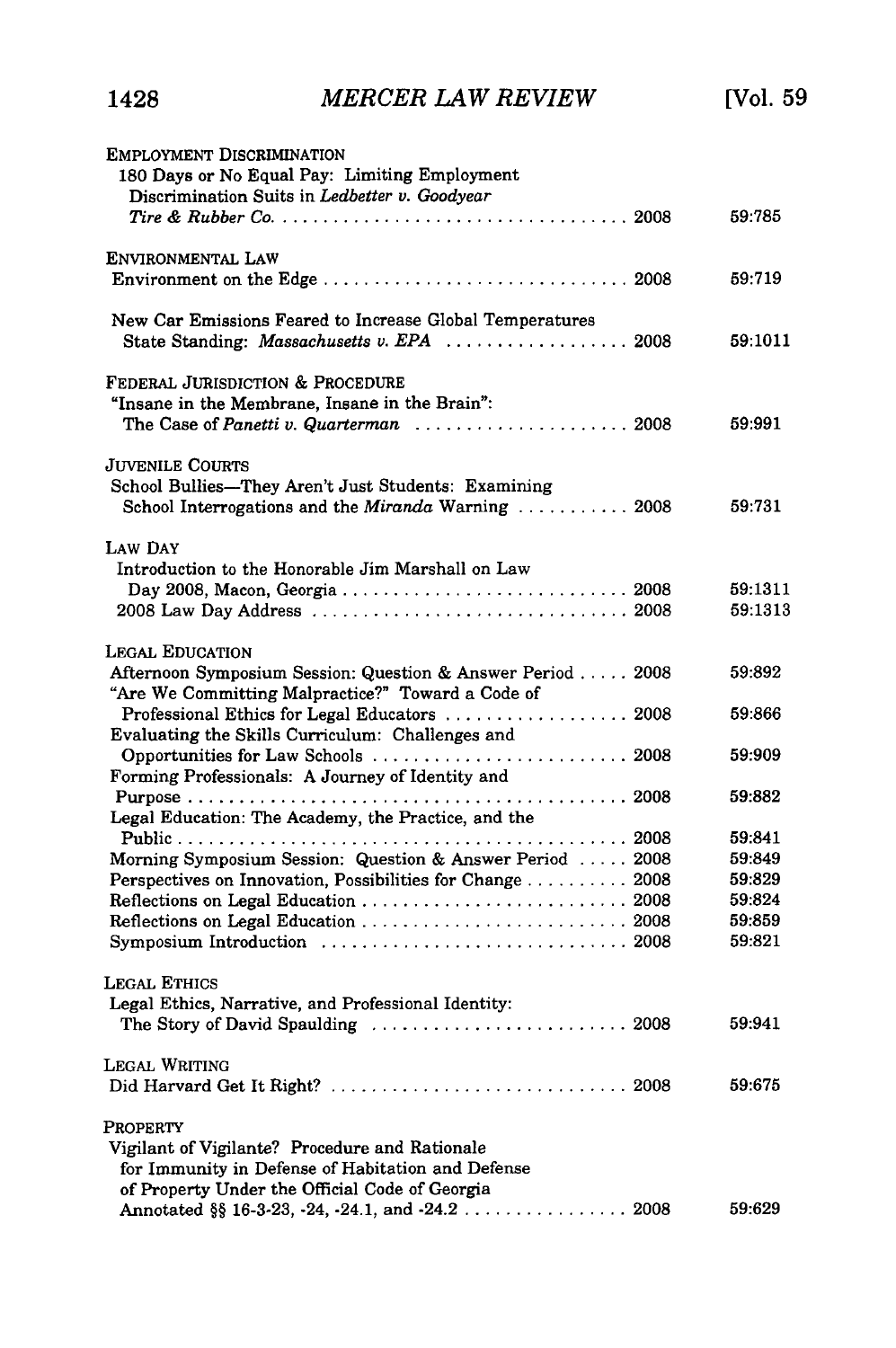| <b>TORTS</b>                                       |         |
|----------------------------------------------------|---------|
| Who's on First?: Why Philip Morris USA v. Williams |         |
| Left Juries Confused About Whose Injuries Can Be   |         |
| Considered When Determining Punitive Damages  2008 | 59:1043 |

 $\sim$   $\sim$